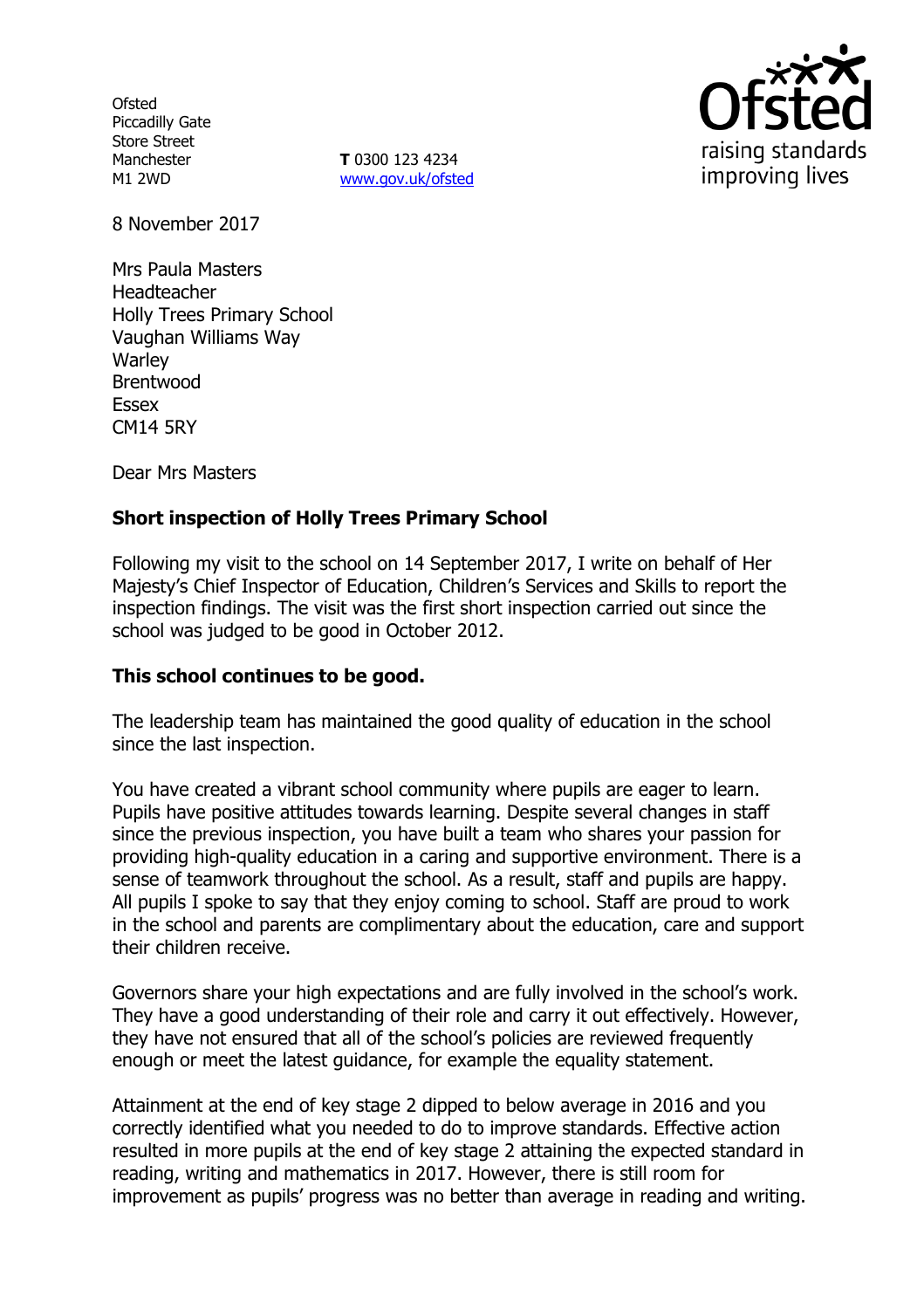

Pupils receive helpful feedback enabling them to improve their work. Pupils' work shows that this is having a positive impact on their progress across a range of subjects. The changes you have made to teaching handwriting have resulted in improved letter formation and neatness. I saw good evidence of this in pupils' books.

The introduction of more interesting learning activities, often outside the classroom, has caught the imagination of the pupils, especially boys. Pupils have the opportunity to write across a range of subjects. Progress and attainment in writing are improving for current pupils. Although attainment in writing is typically above average for the majority of pupils, progress from individual starting points remains lower than the national average. In order to improve pupils' progress, there is a need to embed teaching strategies to ensure consistently high-quality teaching throughout the school.

You provide pupils with a rich and engaging curriculum. Pupils benefit from specialist teachers delivering physical education, music and art lessons. This curriculum successfully supports pupils' personal development and well-being, together with engagement in learning. Pupils have access to a range of activities and clubs before and after school. Pupils have the opportunity to develop their leadership and teamworking skills by participating in 'eco heroes' and Fair Trade and community projects. For example, Year 5 pupils are working with a group of adults who have a range of disabilities.

Pupils' behaviour around the school and in lessons remains outstanding. The overwhelming majority of parents agree. Opportunities for pupils to take on responsibilities and express their views enable them to develop into confident and self-assured young people. This is a school that cares about every pupil. Pupils respect one another, regardless of any individual's background, views, race or religion.

# **Safeguarding is effective.**

All involved in the school are committed to making sure that pupils are safe and well cared for. You ensure that all the necessary checks are carried out to guarantee the suitability of staff to work with children. Training for safeguarding pupils is updated annually and meets the latest guidance. Staff are aware of the procedures they should follow if they have any concerns about children and take the appropriate action. Pupils say that they are safe in school and that bullying is very rare. Pupils have confidence in staff dealing with any concerns they raise as they feel listened to. Parents agree that pupils are safe and well cared for in school.

The inclusion team works exceptionally well with outside agencies to support pupils who are vulnerable or who have additional needs. Pupils attend school regularly and there are now very few pupils who are persistently absent from school. This is because of the highly effective support given to pupils and their families, which includes mentoring and daily contact with parents. Pupils who join the school mid-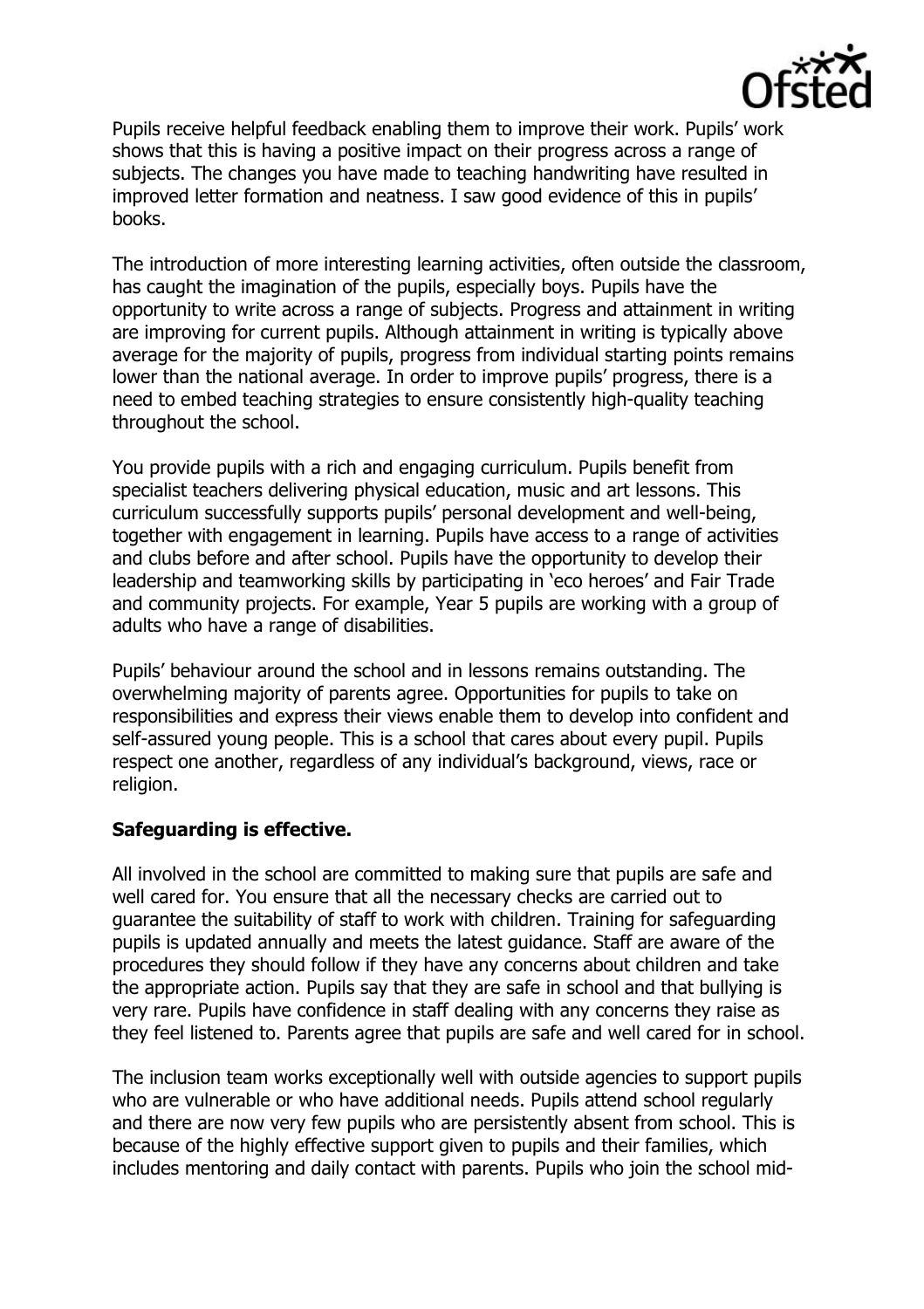

year are exceptionally well supported and families receive a home visit prior to starting school.

# **Inspection findings**

- One area we explored was whether teachers were setting work that was challenging enough for pupils, especially in key stage 2. We agreed that this would be a suitable line of enquiry as it was an area for improvement from the previous inspection.
- You have correctly prioritised mathematics teaching as an area to strengthen. The changes made to the teaching of mathematics have included more opportunities for pupils to develop their reasoning and problem-solving skills. Work in pupils' books confirmed that they are set work that makes them think hard. This is resulting in good progress for all ability groups and ensures that a growing proportion of pupils are making faster progress. The progress of disadvantaged pupils is rapid because of the support they receive, including individual help to understand the vocabulary or mathematical calculations needed for the next steps.
- Guided reading has also been a focus for the school. The early signs are that pupils' progress in reading is improving, especially for disadvantaged pupils, the most able and middle-ability pupils. Most of these pupils are able to fluently read books appropriate to their age. I listened to a group of pupils from key stages 1 and 2 read. These pupils have received additional help with their reading. All pupils were able to use their phonics knowledge to read difficult and unfamiliar vocabulary. Older pupils were able to read fluently and some used expression well to bring life to the story. I agree with your assessment that the school needs to further develop the reading skills of lower-ability pupils so that more pupils are able to read texts suitable for their age.
- $\blacksquare$  The attainment of pupils in key stage 1 has historically been above average in reading, writing and mathematics. The progress of children in the early years has improved since the previous inspection. We agreed that I would look at the provision for these key stages to determine whether this was still an area of strength in the school.
- $\blacksquare$  In the Reception class, I found children to be learning in a safe, calm, bright and stimulating environment. On the day of the inspection, some children were attending Reception for the first time. These children had quickly settled and were happily working together and with adults. Relationships between adults and children were positive. Children who started Reception earlier this term were being suitably challenged with work that was making them think. Early years provision remains a strength.
- $\blacksquare$  The work in the books of pupils in key stage 1 illustrates that they continue to make good progress. Pupils who leave Reception having exceeded the expected level of development are making faster-than-expected progress in key stage 1. Pupils in Year 2 are already able to write, joining their letters, and use simple punctuation correctly. Learning activities are engaging and the pupils I saw were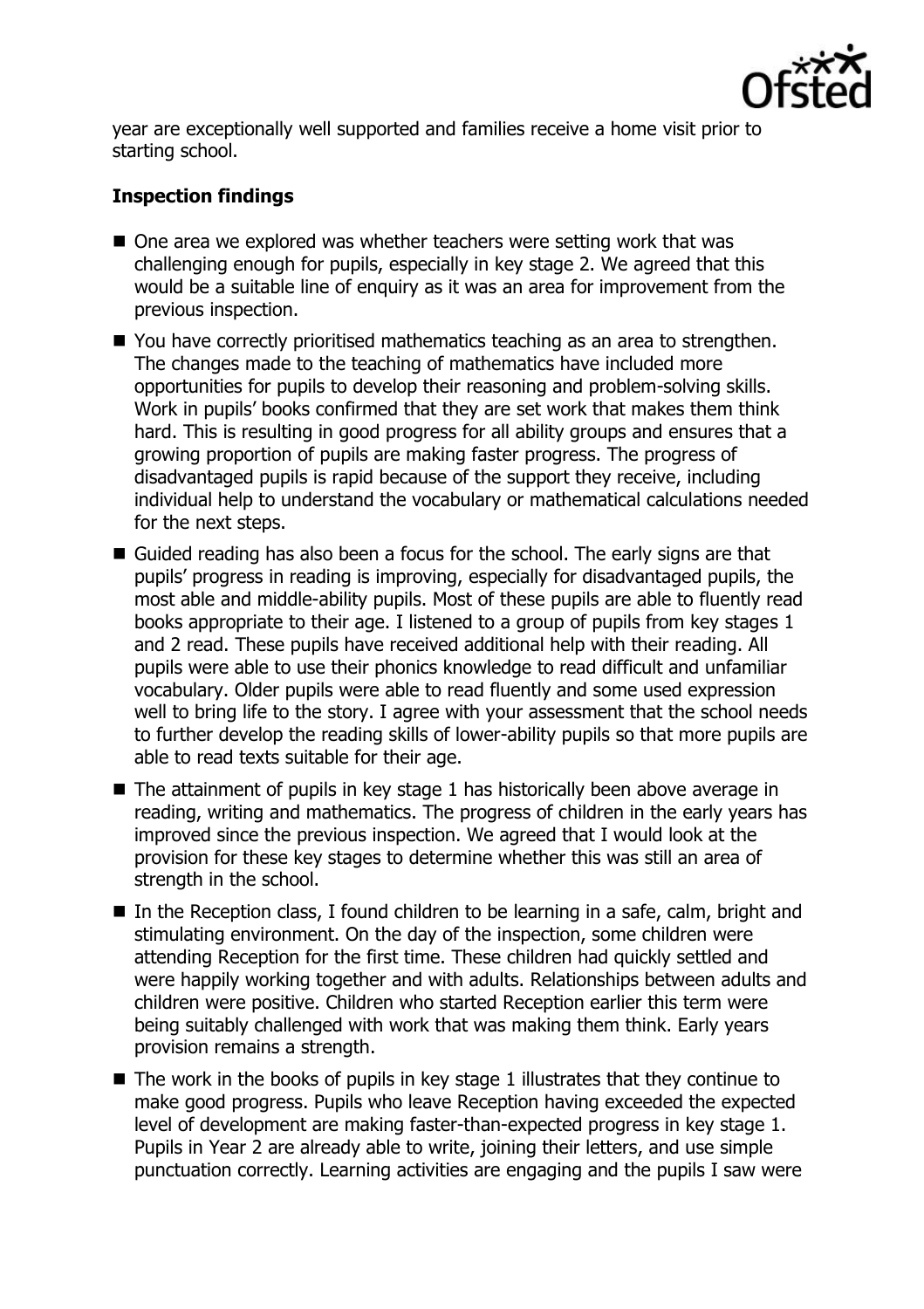

all eager learners. Outcomes for pupils in key stage 1 remain a strength of the school.

- I looked at the impact of the special educational needs funding on outcomes for pupils.
- Pupils who have special educational needs and/or disabilities are well supported. The school makes sure that the specific needs of the pupils are met through the right type of provision. The special educational needs coordinator ensures that pupils' progress is carefully monitored and that actions taken to support pupils are evaluated. Particular attention is given to providing pupils with the help they need to fill the gaps in their knowledge and understanding. If pupils' support is not effective, it is modified. Pupils who have special educational needs and/or disabilities are well supported in the classroom and work in their books shows strong progress, especially in mathematics.
- $\blacksquare$  I looked at the impact of the pupil premium funding on outcomes for disadvantaged pupils and found that the outcomes are improving. Provisional results this year illustrate that the differences in the progress of disadvantaged pupils and other pupils nationally are diminishing. Progress in reading, writing and mathematics has improved from below average to at least average. Progress in mathematics was particularly strong. You are using the additional funding effectively to break down the learning problems faced by the pupils across the school. Pupils have full access to all school trips and visits. Targeted support is in place for pupils' social and emotional needs, as well as their learning, which includes one-to-one support.

# **Next steps for the school**

Leaders and those responsible for governance should ensure that:

- $\blacksquare$  teachers build upon and embed the existing approaches to reading and writing to:
	- speed up the progress of pupils in reading, particularly lower-ability pupils
	- increase the progress of pupils in writing so that it is above average for different groups of pupils
- school policies are reviewed and updated at the appropriate time and meet the latest guidance.

I am copying this letter to the chair of the governing body, the regional schools commissioner and the director of children's services for Essex. This letter will be published on the Ofsted website.

Yours sincerely

Caroline Pardy **Ofsted Inspector**